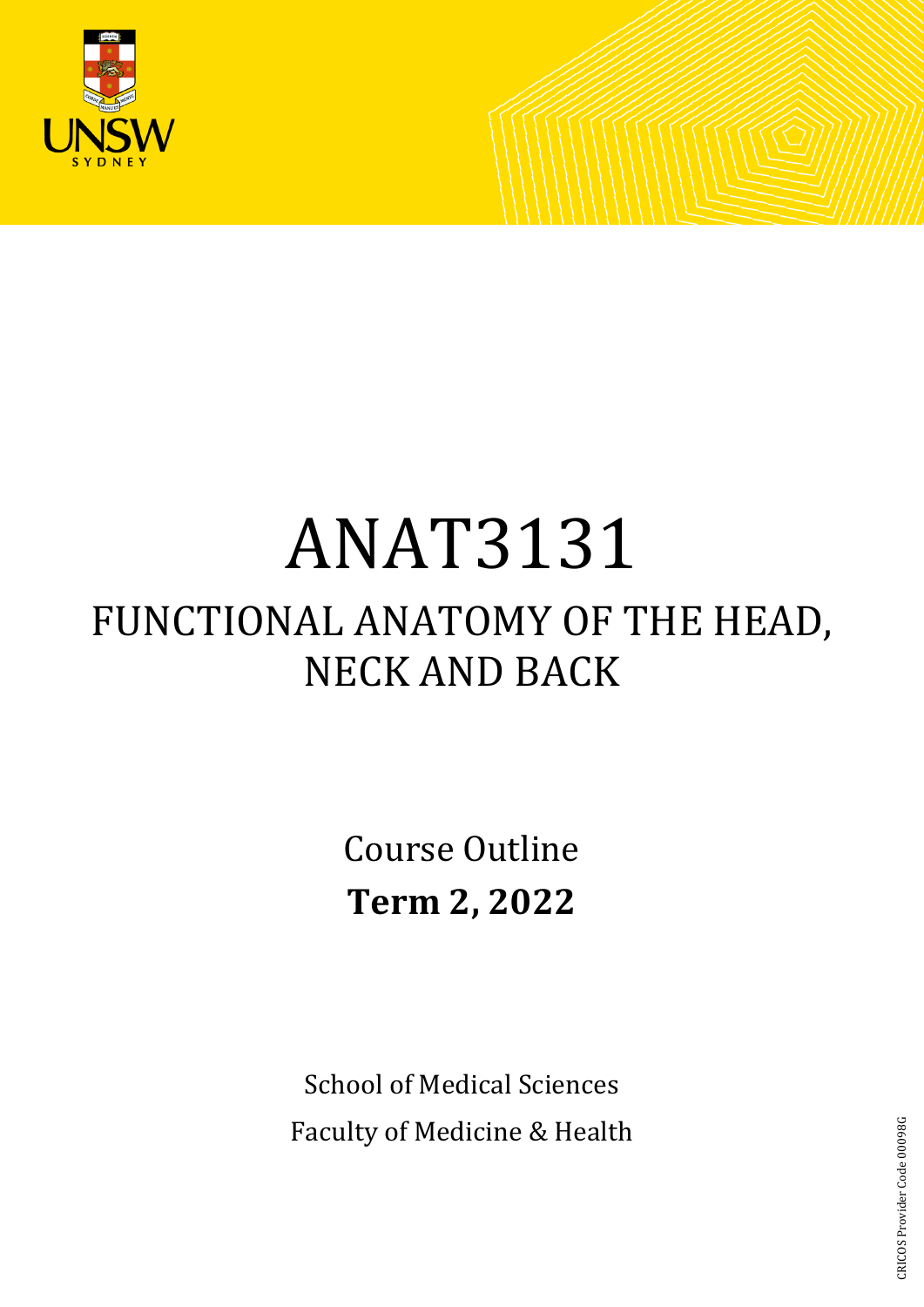# **Table of Contents**

| 1. Staff                                                                      | 3  |
|-------------------------------------------------------------------------------|----|
| 2. Course information                                                         | 3  |
| 2.1 Course summary                                                            | 3  |
| 2.2 Course aims                                                               | 3  |
| 2.3 Course learning outcomes (CLO)                                            | 3  |
| 2.4 Relationship between course and program learning outcomes and assessments | 4  |
| 3. Strategies and approaches to learning                                      | 4  |
| 3.1 Learning and teaching activities                                          | 4  |
| 3.2 Expectations of students                                                  | 5  |
| 4. Course schedule and structure                                              | 6  |
| 5. Assessment                                                                 | 8  |
| 5.1 Assessment tasks                                                          | 8  |
| 5.2 Assessment criteria and standards                                         | 9  |
| 5.3 Submission of assessment tasks                                            | 10 |
| 6. Academic integrity, referencing and plagiarism                             | 11 |
| 7. Readings and resources                                                     | 12 |
| 8. Administrative matters                                                     | 13 |
| <b>8.1 General Information</b>                                                | 13 |
| <b>8.2 Communication</b>                                                      | 13 |
| 8.3 Grievance Resolution Officer                                              | 13 |
| <b>8.4 Student Representatives</b>                                            | 13 |
| 9. Additional support for students                                            | 14 |
| <b>10. Student Risk Assessment</b>                                            | 15 |
| 11. Ethical behaviour and human remains                                       | 19 |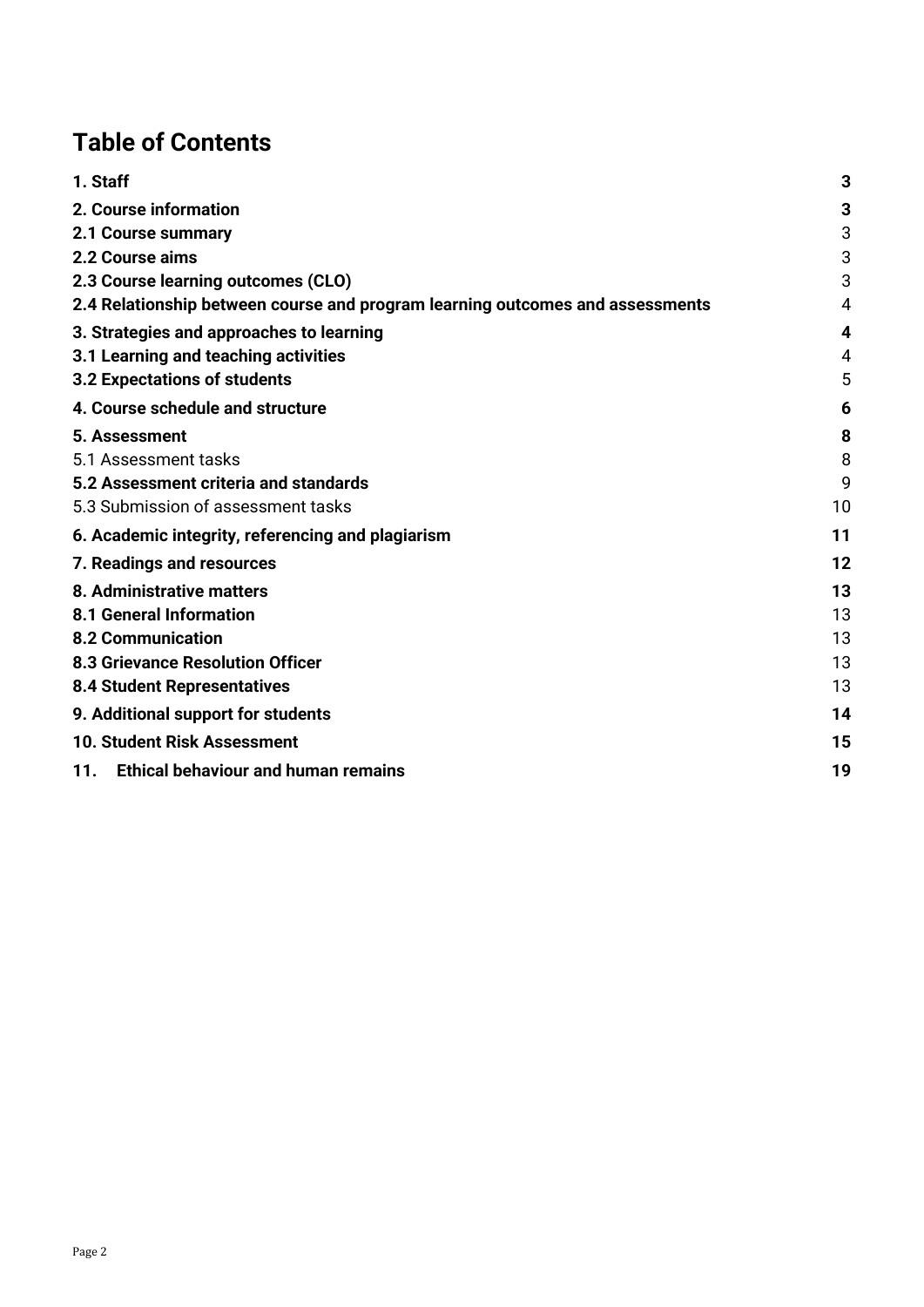# <span id="page-2-0"></span>1. **Staff**

| <b>Position</b> | <b>Name</b>     | <b>Email</b>                              | <b>Consultation</b><br>times and<br><b>locations</b> | <b>Contact Details</b> |
|-----------------|-----------------|-------------------------------------------|------------------------------------------------------|------------------------|
| Convenor        |                 | Ms Anneliese Hume $ $ a.hulme@unsw.edu.au | Please arrange                                       | Room 208, Level 2      |
| Co-<br>convenor | Dr Rachel Berry | r.berry@unsw.edu.au                       | via email                                            | Wallace Wurth (C27)    |

**A full list of academic staff** supporting your learning in this course is available in the course Moodle site.Appointments and consultation with academic staff should be arranged **via email**. The course email address is [headandneckanatomy@unsw.edu.au](mailto:headandneckanatomy@unsw.edu.au) 

Please email from your **official UNSW student account**, include your **student number, course code**  and state the **reason for your email** clearly. Except for questions of private/personal context, all questions/queries preferably should be posted in Teams*.* 

# <span id="page-2-1"></span>**2. Course information**

Units of credit: 6 Units of Credit

Pre-requisite(s): A pass in ANAT2111 or ANAT1521 or ANAT2511

Teaching times and locations are available on<http://timetable.unsw.edu.au/2022/ANAT3131.html> and on the course Moodle page.

### <span id="page-2-2"></span>**2.1 Course summary**

You will gain an understanding of functional and clinically-relevant anatomy of the head, neck and back regions of the human body. You will develop comprehensive knowledge of head and neck region of the human body, including its musculoskeletal, viscera and neurovasculature components. The learning activities in this course aim to develop thorough understanding of the normal anatomy that can be applied to clinically-relevant scenarios and medical imaging using problem-solving skills.

### <span id="page-2-3"></span>**2.2 Course aims**

To develop comprehensive knowledge of head and neck region of the human body, including its musculoskeletal, viscera.and neurovascularcomponents. The learning activities in this course aim to develop thorough understanding of the normal anatomy that can be applied to clinically relevant scenarios and medical imaging using problem-solving skills.

## <span id="page-2-4"></span>**2.3 Course learning outcomes (CLO)**

On successful completion of this course you will be able to:

- 1. Demonstrate a thorough knowledge of the functional anatomy of the head, neck and back, including the musculoskeletal framework, viscera, and neurovasculature and lymphatics.
- 2. Identify the anatomy underpinning clinical and functional presentations related to the head, neck and back.
- 3. Correlate normal anatomy with clinical imaging and cross-sectional anatomy.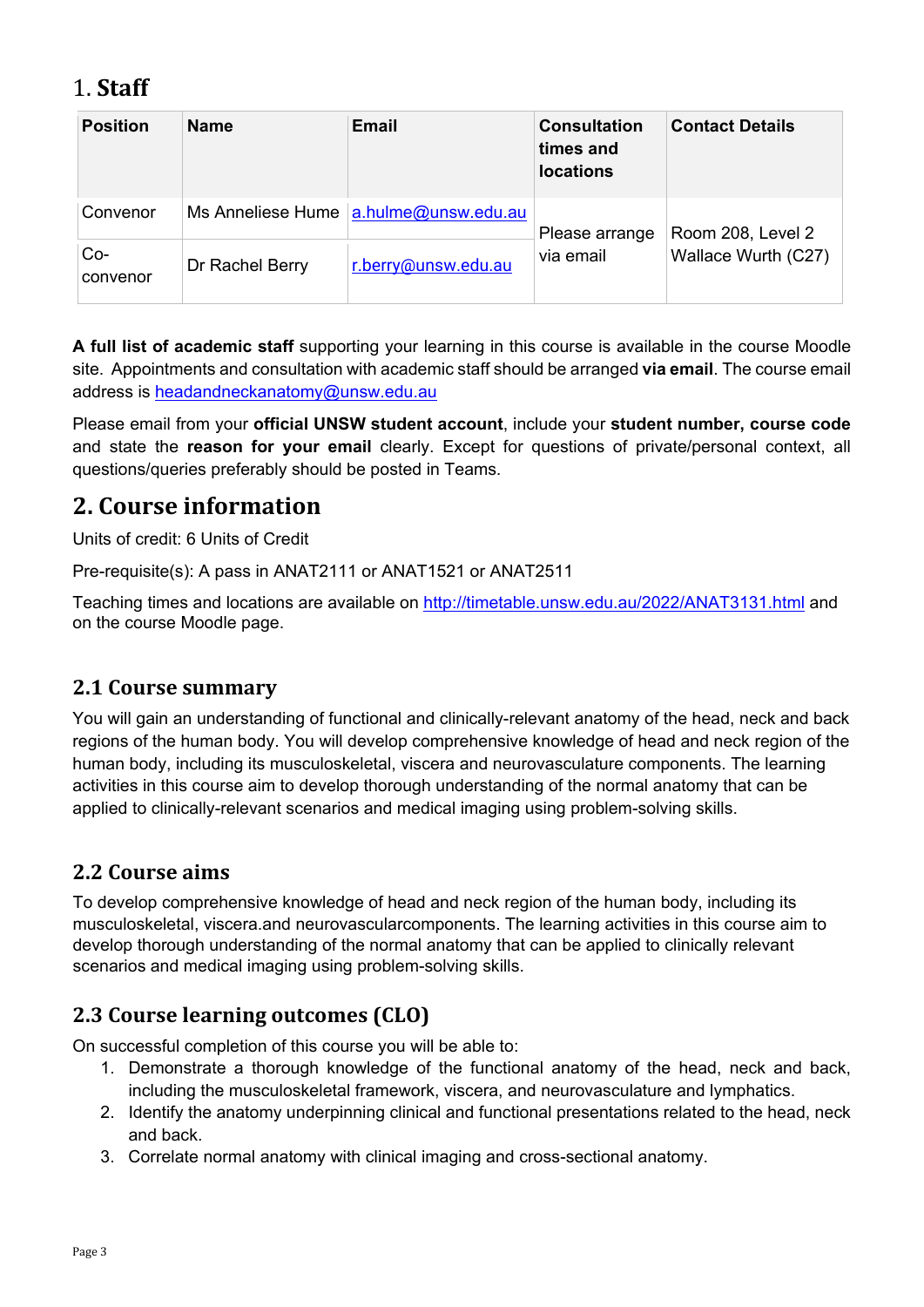# <span id="page-3-0"></span>**2.4 Relationship between course and program learning outcomes and assessments**

| <b>Course Learning</b><br><b>Outcome (CLO)</b> | <b>LO Statement</b>                                                                                                                                                                    | <b>Related Tasks &amp;</b><br><b>Assessment</b>                                                                                           |
|------------------------------------------------|----------------------------------------------------------------------------------------------------------------------------------------------------------------------------------------|-------------------------------------------------------------------------------------------------------------------------------------------|
| CLO <sub>1</sub>                               | Demonstrate a thorough knowledge of the<br>functional anatomy of the head, neck and back,<br>including the musculoskeletal framework,<br>viscera, and neurovasculature and lymphatics. | Individual Quizzes<br>$\bullet$<br><b>Spot Tests</b><br>$\bullet$<br>Team assessment<br><b>Final Theory Examination</b><br>$\bullet$      |
| CLO <sub>2</sub>                               | Identify the anatomy underpinning clinical and<br>functional presentations related to the head,<br>neck and back.                                                                      | Individual Quizzes<br>$\bullet$<br><b>Spot Tests</b><br>$\bullet$<br>Team assessment<br>٠<br><b>Final Theory Examination</b><br>$\bullet$ |
| CLO <sub>3</sub>                               | Correlate normal anatomy with clinical imaging<br>and cross-sectional anatomy.                                                                                                         | <b>Individual Quizzes</b><br>$\bullet$<br><b>Spot Tests</b><br>٠<br>Team assessment<br><b>Final Theory Examination</b>                    |

# <span id="page-3-1"></span>**3. Strategies and approaches to learning**

### <span id="page-3-2"></span>**3.1 Learning and teaching activities**

Student learning and engagement with the content of the course underpins all learning activities.

### **Seminars**

These focus on major concepts and 'difficult' topics in the anatomy of the head and neck such as an arrangement of structures, innervation and function, functional anatomy of cranial nerves. Seminars are used to present major concepts, in particular the content that might be challenging, within a given time on specific topics throughout the course. They provide a preliminary overview of the region that is being studied and focus on:

- arrangement and anatomy of the structures in the head and neck;
- arrangement of the musculoskeletal elements that underpins the movement of the joints in the head, neck and vertebral column;
- functional anatomy of the cranial nerves;
- aspects relevant to clinical situations as well as surface and radiological anatomy.

It is advisable that students attend all seminars to achieve better learning outcomes and academic success. All seminars will be streamed live (with a few exceptions to accommodate for public holidays) and recorded and posted on ECHO360. It should be noted that while it is expected that the seminars will be recorded, please note that this cannot be quaranteed as we may encounter technical issues.

In some cases, there is pre-class work (some of which is online) to assist in preparation for tutorials or labs, and/or post-class work to help consoliate content covered.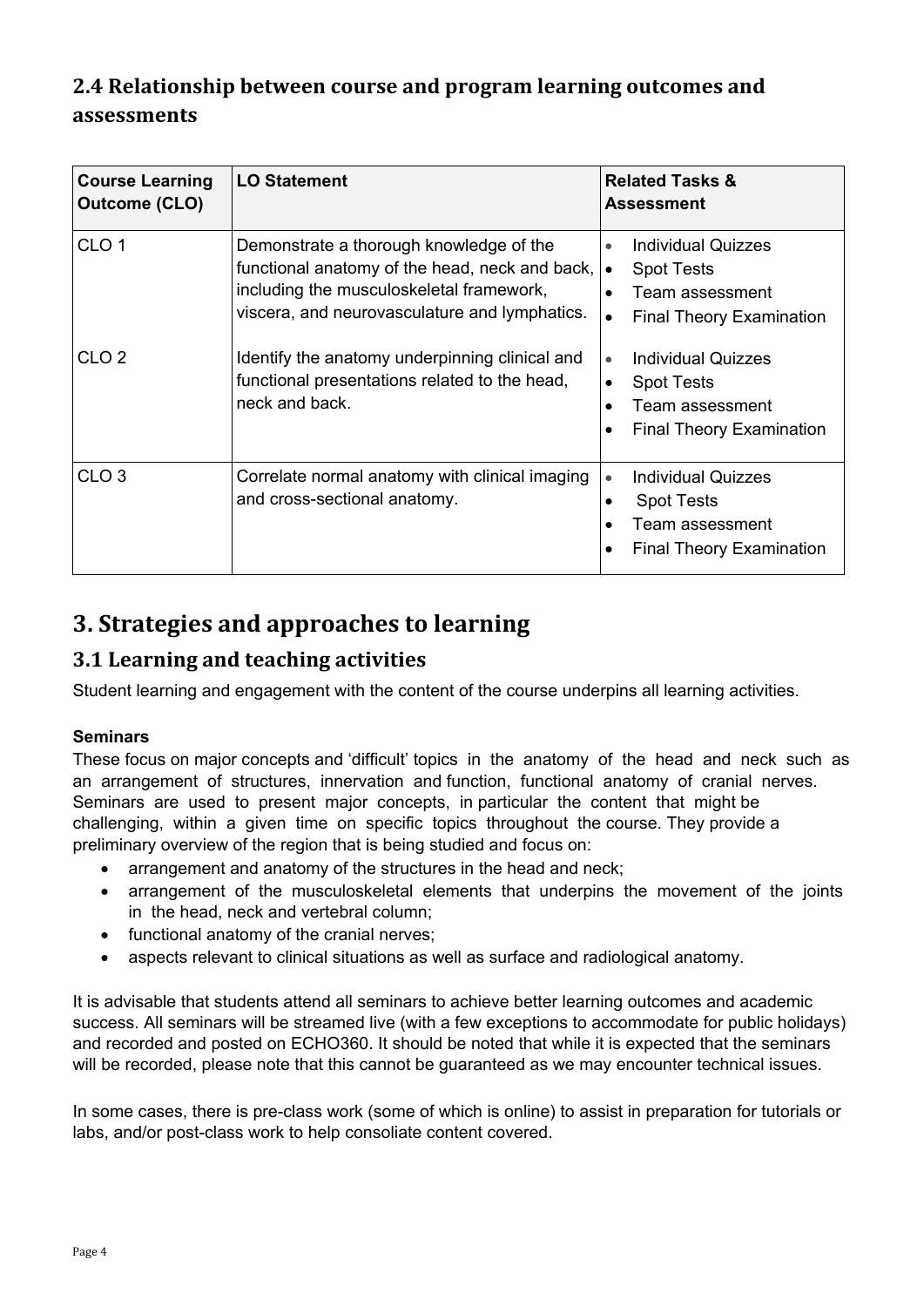### **Laboratory/Practical classes**

The laboratory classes complement the seminars, and involve active learning in a small group situation. There is much research to indicate that this is the best method for the learning of anatomy and these sessions will give you a window into the wonder of the human body. In laboratory sessions, you will be required to study human bones, models, wet and plastinated prosected specimens as well as cross-sectional and radiological imaging. Every student is required to be involved in inquiry and take an active participation in the learning process.

### **It is strongly advised that students come well prepared in order to make the best use of their time in the laboratory. Each lab session links to content covered in preceding seminars and videos.**

### **Tutorial sessions**

The tutorials amalgamate the theoretical and practical components of the weeks content and provide correlation with applications such as clinical and functional cases, and medical imaging. Tutorials provide an informal engaging team-based learning environment. Sessions are structured to encourage student participation in activities and discussions designed to enhance learning while working in teams and individually applying a problem-based approach. The students will benefit most with some preparation prior to attending the session. The focus of the tutorials in this course will be to apply the principles of functional and clinical anatomy of head, neck and back.

### **Independent study**

It facilitates achievement of the learning outcomes for the course by developing further the concepts covered in face-to-face sessions. Additional reading beyond the lecture materials is encouraged for efficient learning. Relevant additional resources, including textbook chapters, videos, research articles and case reports will be cited and/or provided in Moodle and will be discussed in online forums, virtual anatomy adaptive tutorials and formative self-assessment tasks, will be provided to encourage understanding and deep learning.

You are encouraged to use the online discussion forums for questions and discussion related to the course content. Please engage in this discussion by answering and commenting on questions and queries from your peers. Teaching staff will respond to unanswered questions in this forum.

### <span id="page-4-0"></span>**3.2 Expectations of students**

You are reminded that UNSW recommends that a 6 units-of-credit course should involve about 150 hours of study and learning activities. The formal learning activities total approximately 70 hours throughout the term and students are expected (and strongly recommended) to do at least the same number of hours of additional study.

Attendance is important and highly encouraged for satisfactory completion of the course and achieving the learning outcomes. It is expected that a student attends at least 80% of all practical and laboratory classes. Attendance of the laboratory classes and tutorials will be recorded at the start of each class. If absent from a laboratory/tutorial component, students are encourage to notify the course convenorsas soon as possible. When missing an **assessment item**, students are required to submit an **online application via myUNSW for special considerationand** provide evidence of thecause of absence such as medical certificates or other documentation.

The course utilises social learning platforms such as Microsoft Teams. It is expected that you will engage with these platforms in a respectful and professional manner and use your cameras in online practical settings. If you have any concerns about this, please contact the convenor as soon as possible.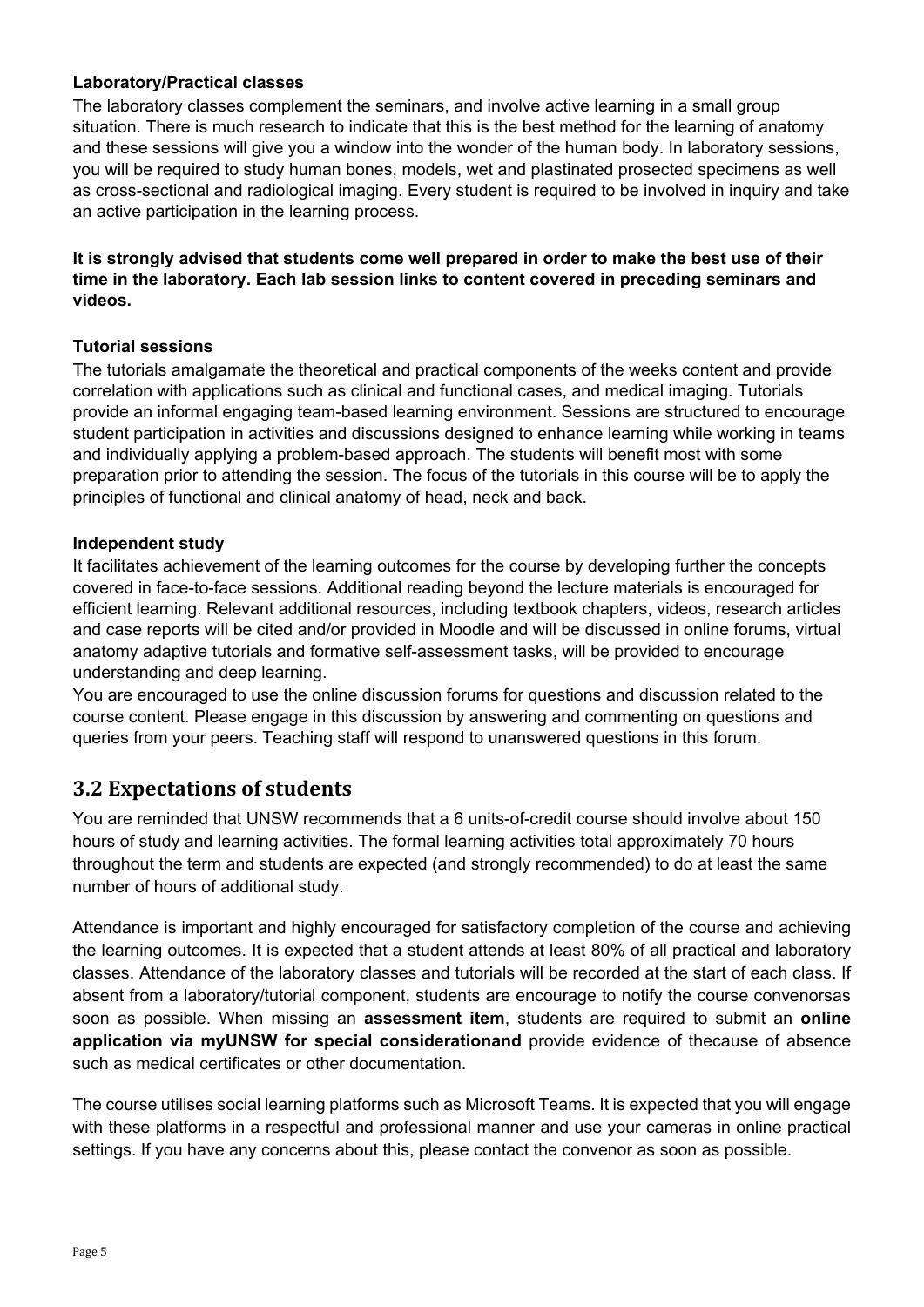Team-based assessments will involve working in small groups inside and outside of class, which will be facilitated via in-person and online activities, including social networks and discussion forums. In order to pass the course, every item of assessment must be attempted.

# <span id="page-5-0"></span>**4. Course schedule and structure**

Update below a sample table of weekly class topics or themes, with activities and assessment tasks. This course consists of 70 hours of teaching contact. You are expected to take an additional 70 hours of non-class contact hours to complete assessments, readings, and exam preparation.

- **1. Seminars –** Mondays 10:00 AM 12:00 PM. These will be delivered via MS Teams and will be recorded.
- **2. Preparatory activities –** activities available via Moodle and should be completed prior to attending labs each week. Please note that there are online activities that need to be completed before the first tutorial.
- **3. Laboratory practicals –** students will attend in-person labs. Friday 10:00 AM 1:00 PM. Students will work through the lab manual in small groups.
- **4. Tutorials –** students will attend in person tutorials. Fridays 2:00 PM 4:00 PM. Students will be work in small groups to address scenario case questions and submit their work for assessment.
- **5. Exam timeslot (for practical test 1) –** Friday 10:00 AM 1:00 PM in week 5

The full schedule is included below. **Any changes to the timetable will be communicated via the course Moodle and Teams.** 

Please note that the course integrates the use of Moodle and MS Teams. **It is suggested that you download the MS Teams app available via UNSW IT before the course commences**.

While it is expected that the seminars will be recorded please note that this cannot be guaranteed. **It is strongly recommended that students attend all seminars as they form the basis for the practical content for the week, and the continuous assessment.**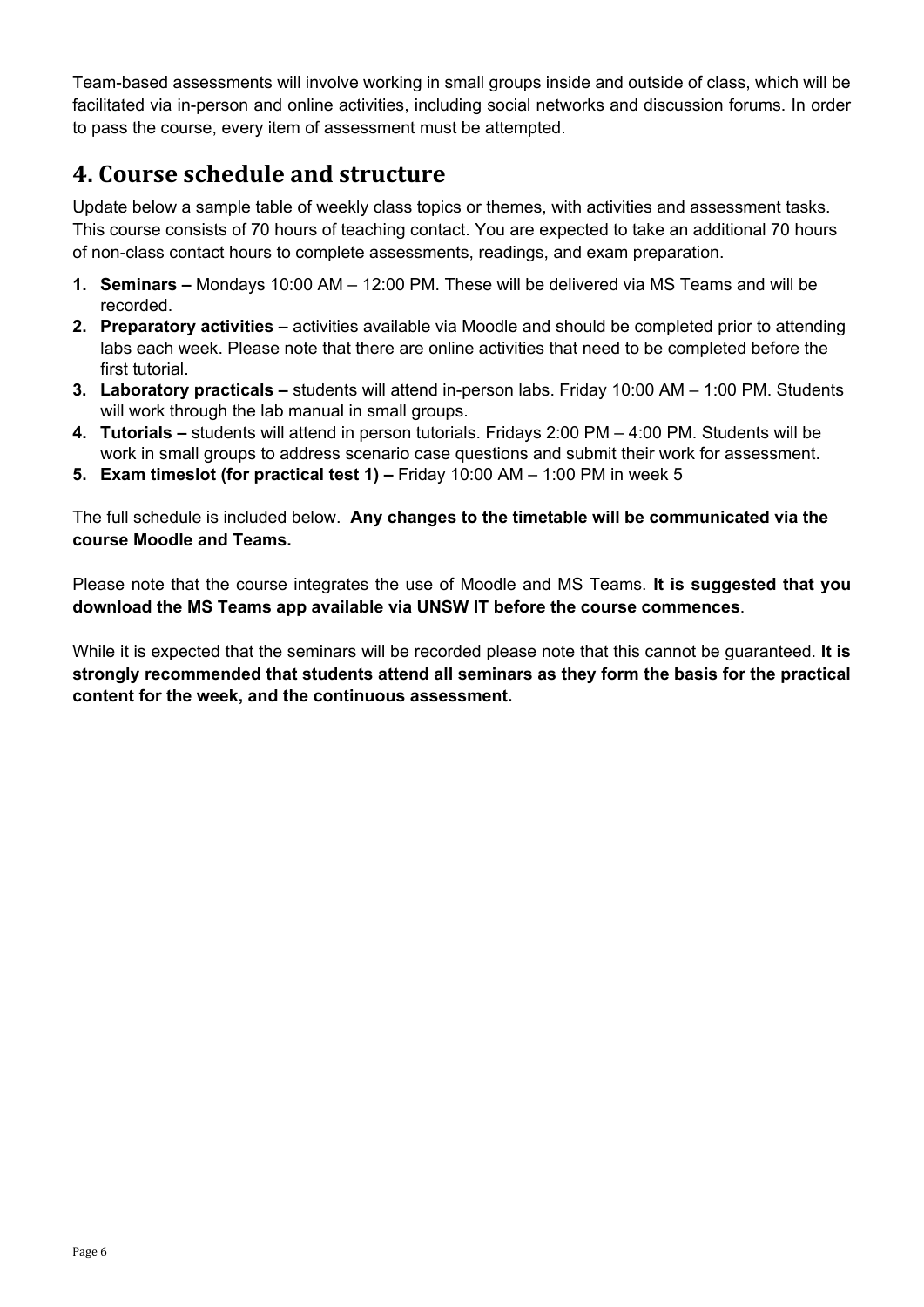### **ANAT3131 course schedule and structure:**

| Week             | <b>Dates</b>       | <b>Seminar</b><br><b>Monday 10am -12noon</b>                     | <b>Labouratory/Practicals</b><br>Friday 10am-1pm                         | <b>Tutorial</b><br><b>Friday 2pm-4pm</b>         |  |
|------------------|--------------------|------------------------------------------------------------------|--------------------------------------------------------------------------|--------------------------------------------------|--|
| $\mathbf{0}$     | $23/05 -$<br>29/05 |                                                                  | Compulsory anatomy orientation online module                             |                                                  |  |
| 1                | $30/05 -$<br>05/06 | <b>Skull &amp; Face</b><br><b>Introduction to Cranial Nerves</b> | Skull & Face                                                             | <b>Tutorial teams</b><br><b>Skull &amp; Face</b> |  |
| $\overline{2}$   | 06/06-<br>12/06    | <b>Mastication</b>                                               | <b>Mastication</b><br><b>Quiz: Skull &amp; Face</b>                      | <b>Introduction to Cranial</b><br><b>Nerves</b>  |  |
| $\overline{3}$   | 13/06-<br>19/06    | <b>Oral Region</b><br>(Public Holiday - Pre recorded)            | <b>Oral Region</b><br><b>Quiz: Mastication</b>                           | <b>Mastication</b>                               |  |
| $\boldsymbol{4}$ | 20/06-<br>26/06    | <b>Orbital Region</b>                                            | <b>Orbital Region</b><br><b>Quiz: Oral Region</b>                        | <b>Oral Region</b>                               |  |
| 5                | 27/06-<br>03/07    | <b>Revision</b>                                                  | <b>Practical Test 1</b>                                                  | <b>Orbital Region</b>                            |  |
| 6                | $04/07 -$<br>10/07 | Flexiweek: start on Week 7 Self-directed activities              |                                                                          |                                                  |  |
| $\overline{7}$   | $11/07 -$<br>17/07 | Nose & Ear                                                       | Nose & Ear<br><b>Quiz: Orbital Region</b><br>Feedback - Practical Test 1 | Nose & ear                                       |  |
| 8                | 18/07-<br>24/07    | Pharynx & Larynx                                                 | Pharynx & Larynx<br><b>Quiz: Nose &amp; Ear</b>                          | Pharynx & larynx                                 |  |
| 9                | $25/07 -$<br>31/07 | <b>Back</b>                                                      | <b>Back</b><br><b>Quiz: Pharynx &amp; Larynx</b>                         | <b>Back</b>                                      |  |
| 10               | $01/08 -$<br>07/08 | <b>Neck</b>                                                      | <b>Neck &amp; Revision</b><br><b>Quiz: Back &amp; Neck</b>               | <b>Neck &amp; Revision</b>                       |  |
|                  | 08/08-<br>12/08    | Study period                                                     |                                                                          |                                                  |  |
|                  | $12/08 -$<br>27/08 | <b>Exam period Final Theory Examination and Practical Test 2</b> |                                                                          |                                                  |  |

Exam Period: 12 August – 25 August Supplementary Exam Period: 7 Septemeber – 11 September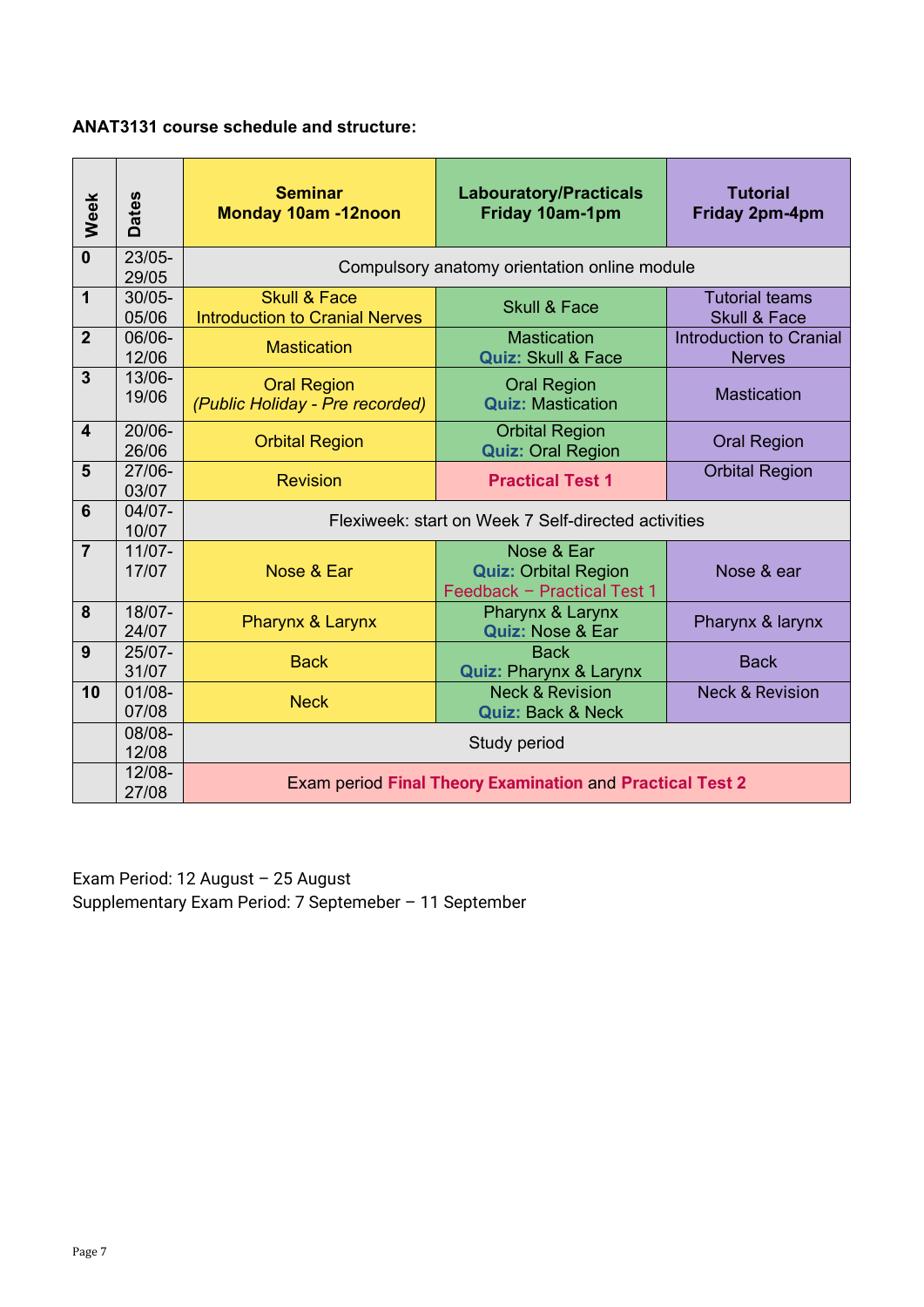# <span id="page-7-0"></span>**5. Assessment**

### <span id="page-7-1"></span>5.1 Assessment tasks

| <b>Assessment task</b>                                                                                                        | Length            | Weight | <b>Mark</b> | Due date and time           |
|-------------------------------------------------------------------------------------------------------------------------------|-------------------|--------|-------------|-----------------------------|
| <b>Assessment 1: Individual</b><br>Quizzes (7 in total)<br>The six best quiz marks<br>contribute to the final course<br>mark. | 5 minutes<br>each | 10     | 10 each     | As indicated in<br>schedule |

Individual quizzes will be held at the start of practical classes in weeks 2-4 and 8-10.

The Individual quizzes are based on the related learning activities and aim to encourage you to self-manage your mastery of the CLOs. These assessments usually include multiple choice questions (MCQs).

*You will receive weekly automated feedback. Individual feedback can be sought during practical sessions from tutors.*

| <b>Assessment 2: Spot Tests</b> |    |    |     |                        |
|---------------------------------|----|----|-----|------------------------|
| <b>Practical Test 1</b>         | 45 | 15 | 100 | Week 5                 |
| <b>Practical Test 2</b>         | 45 | 15 | 100 | <b>TBA Exam period</b> |

Two practical tests (mid-term and end-term, each equal to 15%) are based on the laboratory component and assess the ability to correctly identify anatomical structures on cadaveric specimens, models, medical images and cross-sections as well as to answer a few relevant short theory questions.

They are aligned with course aims 1-3.

*Performance outcomes as well as generalised cohort feedback regarding assessment items will be provided once the marks are finalised and reported.*

| <b>Assessment 3: Team</b> | N/A | つに | 10 <sub>C</sub> | TBA via Moodle |
|---------------------------|-----|----|-----------------|----------------|
| Assessment                |     |    |                 |                |

Students work in small teams researching allocated topics and applying their knowledge to solve problems presented in tutorials. Teams will be assessed on disciplinary knowledge by their instructor and peers.

Team assessment is based on the course aims 1-3.

The 25% will be broken into two components:

- 20% accumulative marks each team will receive from their submissions each tutorial (the best seven marks will contribute to the final 20%)
- 5% individual marks based on peer assessment

Team assessment is based on the course aims 1-3.

*Generalised cohort feedback will be given in the tutorial after each submission. Formative peer feedback will be given in week 5.* 

| <b>Assessment 4: Final Theory</b><br>$\mathsf{Examination}$ | 120<br>minutes | 35 | 100 | Exam Period |
|-------------------------------------------------------------|----------------|----|-----|-------------|
|                                                             |                |    |     |             |

This is a two-hour comprehensive assessment covering the entire course content.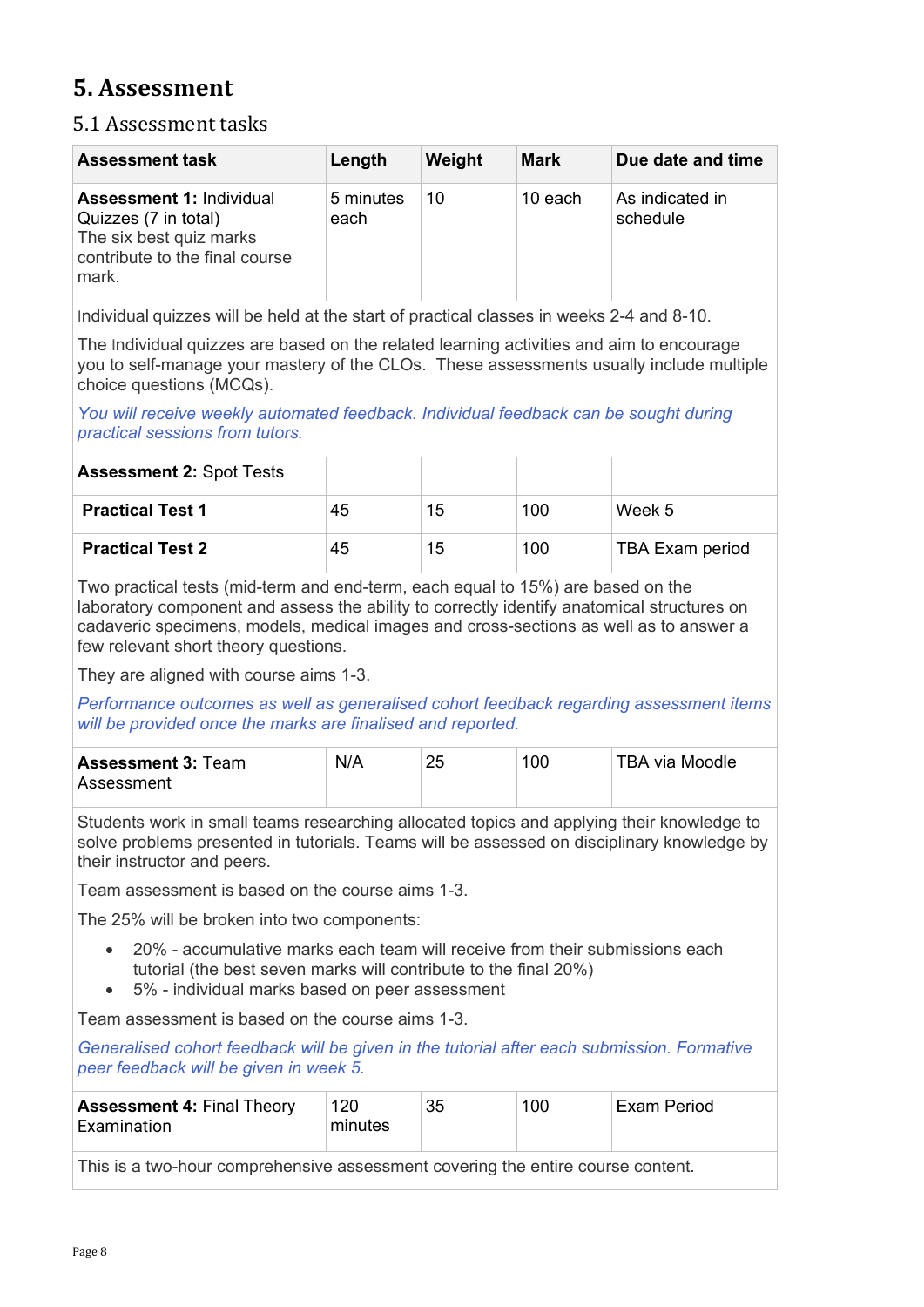*Individual performance outcome will serve as feedback. General cohort feedback is provided via the course learning management system.*

### **Further information**

UNSW grading system:<https://student.unsw.edu.au/grades> UNSW assessment policy:<https://student.unsw.edu.au/assessment>

### <span id="page-8-0"></span>**5.2 Assessment criteria and standards**

| Assessment of                                 | <b>Level of Attainment</b>                                                                                                                                                    |                                                                                                                                                                      |                                                                                                                                                     |                                                                                                                                                                                 |
|-----------------------------------------------|-------------------------------------------------------------------------------------------------------------------------------------------------------------------------------|----------------------------------------------------------------------------------------------------------------------------------------------------------------------|-----------------------------------------------------------------------------------------------------------------------------------------------------|---------------------------------------------------------------------------------------------------------------------------------------------------------------------------------|
| <b>Attributes</b>                             | Developing                                                                                                                                                                    | Functional                                                                                                                                                           | Proficient                                                                                                                                          | Advanced                                                                                                                                                                        |
| <b>Assessment 1:</b><br>Individual<br>Quizzes | Limited<br>understanding of<br>required<br>knowledge and<br>concepts.<br>Inaccurate<br>understanding of<br>concepts<br>discussed in<br>lectures and<br>laboratory<br>sessions | Can reproduce<br>significant facts<br>and<br>definitions. Has<br>adequate<br>breadth, but<br>limited depth of<br>understanding                                       | <b>Exhibits breadth</b><br>and depth of<br>understanding of<br>concepts in the<br>knowledge<br>domain. Able to<br>apply concepts to<br>new contexts | Exhibits accurate and<br>elaborate breadth<br>and depth of<br>understanding of<br>concepts in the<br>knowledge domain.<br>Can apply concepts<br>well to clinical<br>scenarios.  |
| <b>Assessment 2:</b><br>Spot tests            | Inaccurate<br>understanding<br>and explanation<br>of concepts<br>discussed in<br>course.<br>Cannot identify<br>features in new<br>contexts.                                   | Can reproduce<br>accurately<br>required facts<br>and<br>definitions. Has<br>adequate<br>breadth, but<br>limited depth of<br>application of<br>practical<br>concepts. | <b>Exhibits breadth</b><br>and depth of<br>understanding of<br>practical<br>concepts. Can<br>use terminology<br>accurately in new<br>contexts.      | Exhibits accurate and<br>elaborated breadth<br>and depth of<br>understanding of<br>concepts in the<br>knowledge domain.<br>Can apply concepts<br>well to clinical<br>scenarios. |
| <b>Assessment 3:</b><br>Team<br>assessment    | Inaccurate<br>understanding<br>and explanation<br>of concepts<br>discussed in<br>course.<br>Cannot identify                                                                   | Can reproduce<br>accurately<br>required facts<br>and<br>definitions. Has<br>adequate<br>breadth, but<br>limited depth of<br>application of                           | <b>Exhibits breadth</b><br>and depth of<br>understanding of<br>practical<br>concepts. Can<br>use terminology<br>accurately in new<br>contexts.      | Exhibits accurate and<br>elaborated breadth<br>and depth of<br>understanding of<br>concepts in the<br>knowledge domain.<br>Can apply concepts<br>well to clinical<br>scenarios. |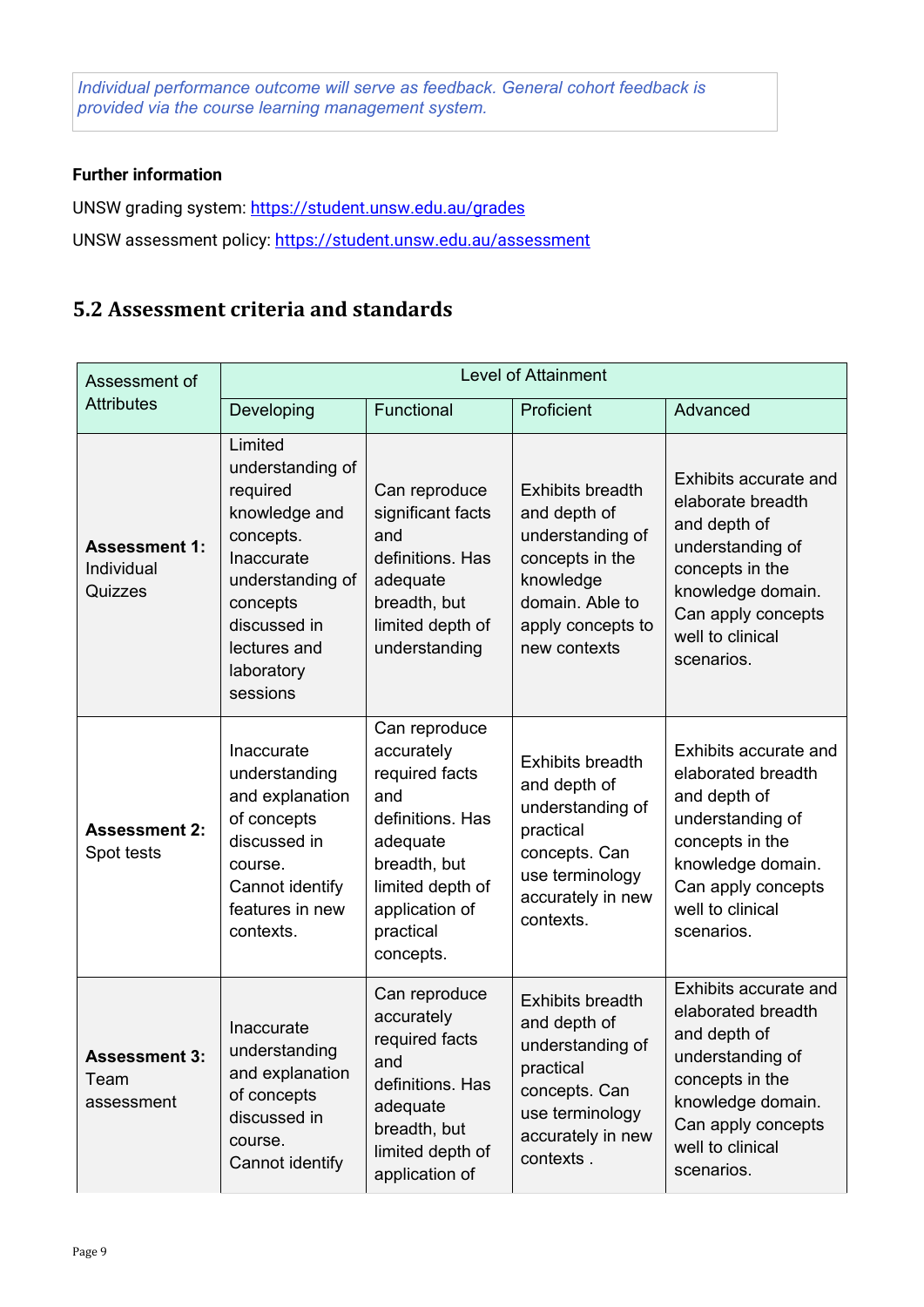|                                                            | features in new<br>contexts.                                                                                                                                                                      | practical<br>concepts.                                                                                                                                                                                      |                                                                                                                                                                                                                      |                                                                                                                                                                                                                                                                                             |
|------------------------------------------------------------|---------------------------------------------------------------------------------------------------------------------------------------------------------------------------------------------------|-------------------------------------------------------------------------------------------------------------------------------------------------------------------------------------------------------------|----------------------------------------------------------------------------------------------------------------------------------------------------------------------------------------------------------------------|---------------------------------------------------------------------------------------------------------------------------------------------------------------------------------------------------------------------------------------------------------------------------------------------|
|                                                            | Poor verbal<br>communication<br>and listening<br>skills<br>accompanied by<br>a lack of self-<br>awareness of<br>impact on<br>others.                                                              | Communicates<br>ideas and<br>relates<br>sensitively to<br>others. Can<br>listen to the<br>ideas of others<br>and respond to<br>them.                                                                        | Communicates<br>most effectively<br>and explains<br>ideas clearly.<br>Actively listens to<br>others and<br>responds<br>appropriately,<br>reflecting a<br>personal<br>understanding of<br>the viewpoint<br>expressed. | <b>Balances listening</b><br>and responding.<br>Synthesizes what<br>has been heard and<br>evaluates or<br>elaborates in<br>responses to others<br>ideas offering<br>alternative<br>perspectives.                                                                                            |
| <b>Assessment 4:</b><br><b>Final Theory</b><br>Examination | Limited<br>understanding of<br>required<br>knowledge and<br>concepts.<br>Inaccurate<br>understanding<br>and explanation<br>of concepts<br>discussed in<br>lectures and<br>laboratory<br>sessions; | Can reproduce<br>accurately<br>required facts<br>and<br>definitions. Has<br>adequate<br>breadth, but<br>limited depth of<br>understanding of<br>concepts as<br>evidenced in<br>integrating body<br>systems. | <b>Exhibits breadth</b><br>and depth of<br>understanding of<br>concepts in the<br>knowledge<br>domain. Can use<br>terminology<br>accurately in new<br>contexts and can<br>discuss concepts<br>appropriately.         | Exhibits accurate and<br>elaborated breadth<br>and depth of<br>understanding of<br>concepts in the<br>knowledge domain.<br>Can apply concepts<br>well. Can justify<br>application of<br>concepts based on<br>anatomical and<br>functional principles,<br>and integration of<br>body systems |

### <span id="page-9-0"></span>**5.3 Submission of assessment tasks**

### **Late Submission**

Late submissions will be penalized at 5% per day capped at five days (120 hours). Students will not be permitted to submit their assessments after this date.

### **Special Consideration**

If you experience a short-term event beyond your control (exceptional circumstances) that impacts your performance in a particular assessment task, you can apply for Special Considerations.

You must apply for Special Consideration **before** the start of your exam or due date for your assessment, except where your circumstances of illness or misadventure stop you from doing so.

If your circumstances stop you from applying before your exam or assessment due date, you must **apply within 3 working days** of the assessment, or the period covered by your supporting documentation.

More information can be found on the [Special Consideration website.](https://www.student.unsw.edu.au/special-consideration)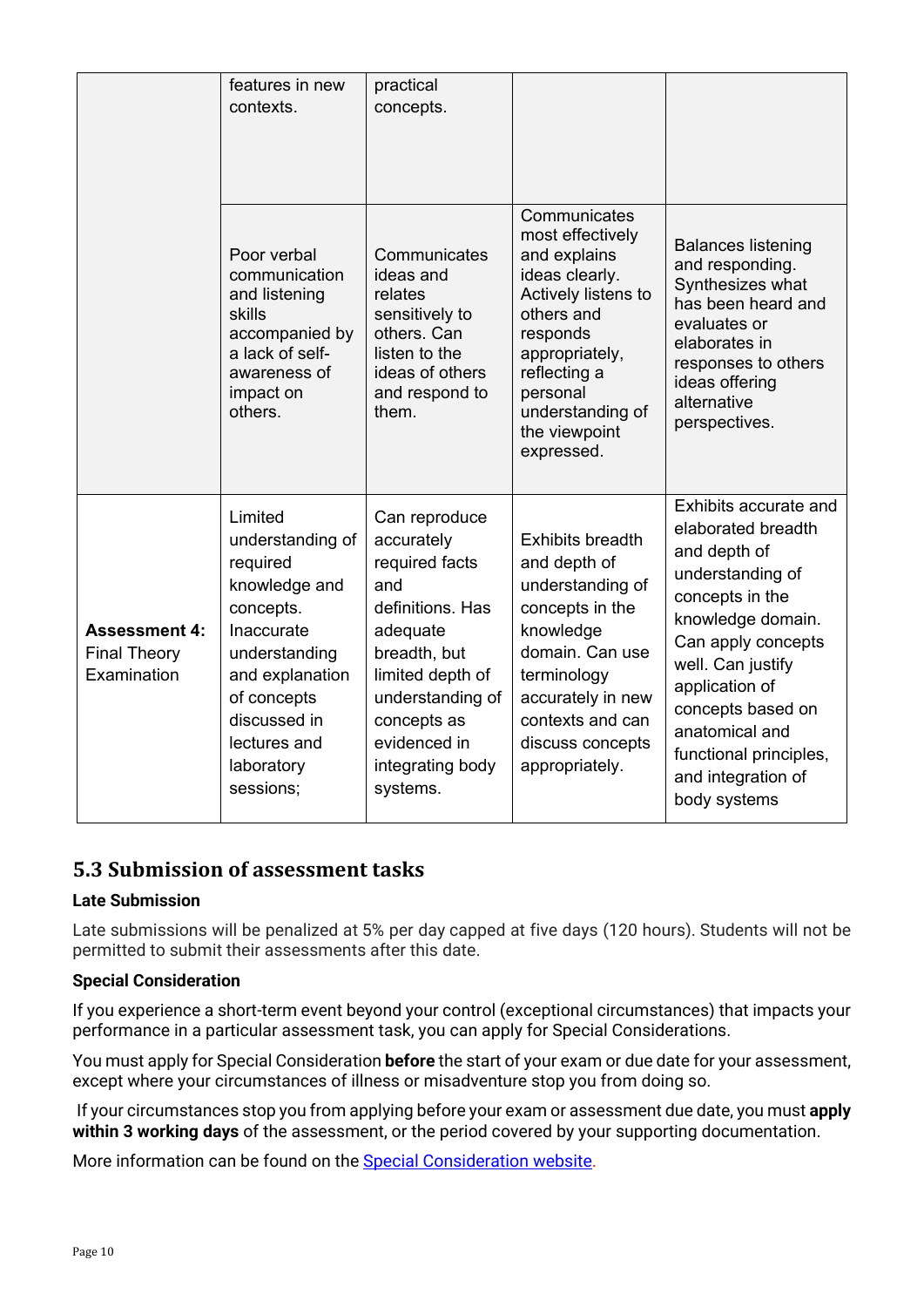# <span id="page-10-0"></span>**6. Academic integrity, referencing and plagiarism**

**Referencing** is a way of acknowledging the sources of information that you use to research your assignments. You need to provide a reference whenever you draw on someone else's words, ideas or research. Not referencing other people's work can constitute plagiarism.

*Please use a consistent referencing style for this course if needed.*

Further information about referencing styles can be located at<https://student.unsw.edu.au/referencing>

**Academic integrity** is fundamental to success at university. Academic integrity can be defined as a commitment to six fundamental values in academic pursuits**:** honesty, trust, fairness, respect, responsibility, and courage.*[1](#page-10-1)* At UNSW, this means that your work must be your own, and others' ideas should be appropriately acknowledged. If you don't follow these rules, plagiarism may be detected in your work.

Further information about academic integrity and **plagiarism** can be located at:

- The Current Students site *<https://student.unsw.edu.au/plagiarism>***,** and
- The ELISE training site *<http://subjectguides.library.unsw.edu.au/elise/presenting>*

The Conduct and Integrity Unit provides further resources to assist you to understand your conduct obligations as a student: *<https://student.unsw.edu.au/conduct>*.

**The School of Medical Sciences will not tolerate plagiarism in submitted written work.** The University regards this as academic misconduct and imposes severe penalties. Evidence of plagiarism in submitted assignments, etc. will be thoroughly investigated and may be penalised by the award of a score of zero for the assessable work. Flagrant plagiarism will be directly referred to the Division of the Registrar for disciplinary action under UNSW rules.

Plagiarism at UNSW is defined as using the words or ideas of others and passing them off as your own. Examples include:

| Copying       | Using the same or remarkably similar words to the original text or idea without<br>acknowledging the source or using quotation marks. This includes copying materials,<br>ideas or concepts from a book, article, report or other written document, presentation,<br>composition, artwork, design, drawing, circuitry, computer program or software, website,<br>internet, other electronic resource, or another person's assignment, without appropriate<br>acknowledgement. |
|---------------|-------------------------------------------------------------------------------------------------------------------------------------------------------------------------------------------------------------------------------------------------------------------------------------------------------------------------------------------------------------------------------------------------------------------------------------------------------------------------------|
| Inappropriate | Changing a few words and phrases while mostly retaining the original structure and/or                                                                                                                                                                                                                                                                                                                                                                                         |
| paraphrasing  | progression of ideas of the original, and information without acknowledgement.                                                                                                                                                                                                                                                                                                                                                                                                |

<span id="page-10-1"></span><sup>1</sup> International Center for Academic Integrity, 'The Fundamental Values of Academic Integrity', T. Fishman (ed), Clemson University, 2013.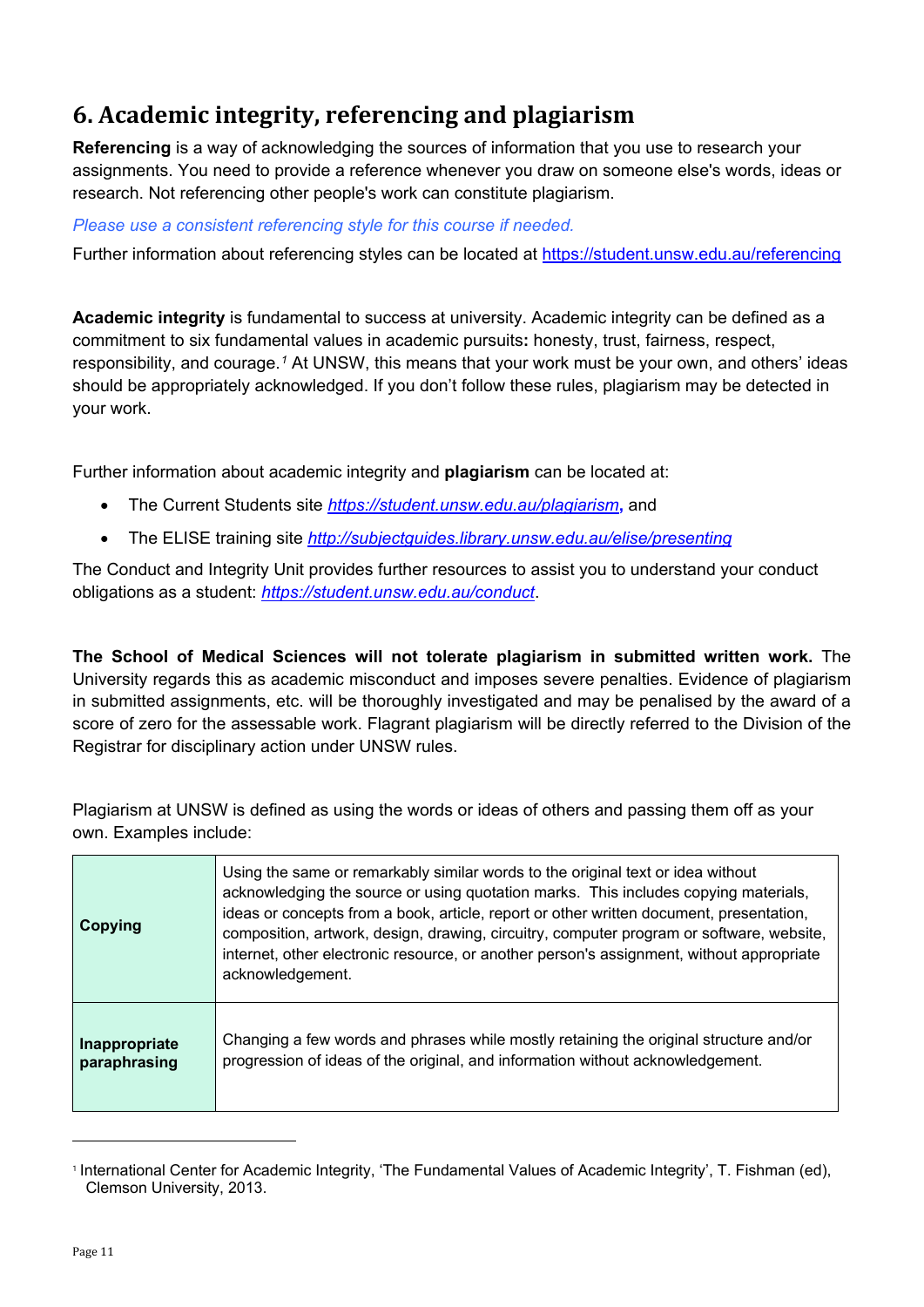|                           | This also applies in presentations where someone paraphrases another's ideas or words<br>without credit and to piecing together quotes and paraphrases into a new whole, without<br>appropriate referencing.                                                                                                                                                                                                                                                                                                                                                                                            |
|---------------------------|---------------------------------------------------------------------------------------------------------------------------------------------------------------------------------------------------------------------------------------------------------------------------------------------------------------------------------------------------------------------------------------------------------------------------------------------------------------------------------------------------------------------------------------------------------------------------------------------------------|
| <b>Collusion</b>          | Presenting work as independent work when it has been produced in whole or part in<br>collusion with other people. Collusion includes<br>students providing their work to another student before the due date, or for the<br>purpose of them plagiarising at any time<br>paying another person to perform an academic task and passing it off as your own<br>stealing or acquiring another person's academic work and copying it<br>٠<br>offering to complete another person's work or seeking payment for completing<br>٠<br>academic work.<br>This should not be confused with academic collaboration. |
| Inappropriate<br>citation | Citing sources which have not been read, without acknowledging the 'secondary' source<br>from which knowledge of them has been obtained.                                                                                                                                                                                                                                                                                                                                                                                                                                                                |
| Self-plagiarism           | 'Self-plagiarism' occurs where an author republishes their own previously written work<br>and presents it as new findings without referencing the earlier work, either in its entirety<br>or partially.<br>Self-plagiarism is also referred to as 'recycling', 'duplication', or 'multiple submissions of<br>research findings' without disclosure. In the student context, self-plagiarism includes re-<br>using parts of, or all of, a body of work that has already been submitted for assessment<br>without proper citation.                                                                        |

Students are reminded of their Rights and Responsibilities in respect of plagiarism, as set out in the University Undergraduate and Postgraduate Handbooks and are encouraged to seek advice from

# <span id="page-11-0"></span>**7. Readings and resources**

| <b>Textbook</b>             | Clinically oriented anatomy 8 <sup>th</sup> Ed, Moore K.L., Dalley A.F. & Agur A.M.R.<br>Lippincott Williams & Wilkins 2017 available from UNSW bookshop & library.                                                                                                                                                                                                                                                                                                                                                                                  |  |  |
|-----------------------------|------------------------------------------------------------------------------------------------------------------------------------------------------------------------------------------------------------------------------------------------------------------------------------------------------------------------------------------------------------------------------------------------------------------------------------------------------------------------------------------------------------------------------------------------------|--|--|
| <b>Software</b>             | Acland's Video Atlas of Human Anatomy (aclandanatomy.com) by Wolters<br>Kluwer, Lippincott Williams & Wilkins) free access is available via UNSW<br>Library                                                                                                                                                                                                                                                                                                                                                                                          |  |  |
| <b>RecommendedResources</b> | Gray's Anatomy for students. Drake, R.L., Vogl, W. & Mitchell, A.W.M.,<br>Elsevier /Churchill Livingstone: Philadelphia PA, 2015 - also available online.<br>Color Atlas of Anatomy. A photographic study of the human body. 7 <sup>th</sup> Edition,<br>Rohen J.W., Yokochi C., Lutjen-Drecoll E., Lippincott Williams & Wilkins, 2011.<br>Atlas of Human Anatomy. 5 <sup>th</sup> Edition. Netter F.H., Saunders Elsevier, 2010.<br>Human Anatomy. Color atlas and textbook. 5 <sup>th</sup> Edition, Gosling J.A. et al; Mosby<br>Elsevier, 2008. |  |  |
| <b>Study Spaces</b>         | Library can be used for on-campus studies<br>Anatomy museum (ground floor of Wallace Wurth East; swipe card entry)<br>provides specimens, Anatomy software and Internet access<br>Wallace Wurth East G06/G07 (swipe card entry) computers with a variety of<br>anatomical software including Virtual Adaptive Anatomy Tutorials<br>Museum of Human Disease<br>medicalsciences.med.unsw.edu.au/students/disciplines/anatomy                                                                                                                           |  |  |
| <b>Moodle</b>               | Information about the course and a number of electronic study resources can be<br>accessed via the UNSW Moodle learning management system. You can also                                                                                                                                                                                                                                                                                                                                                                                              |  |  |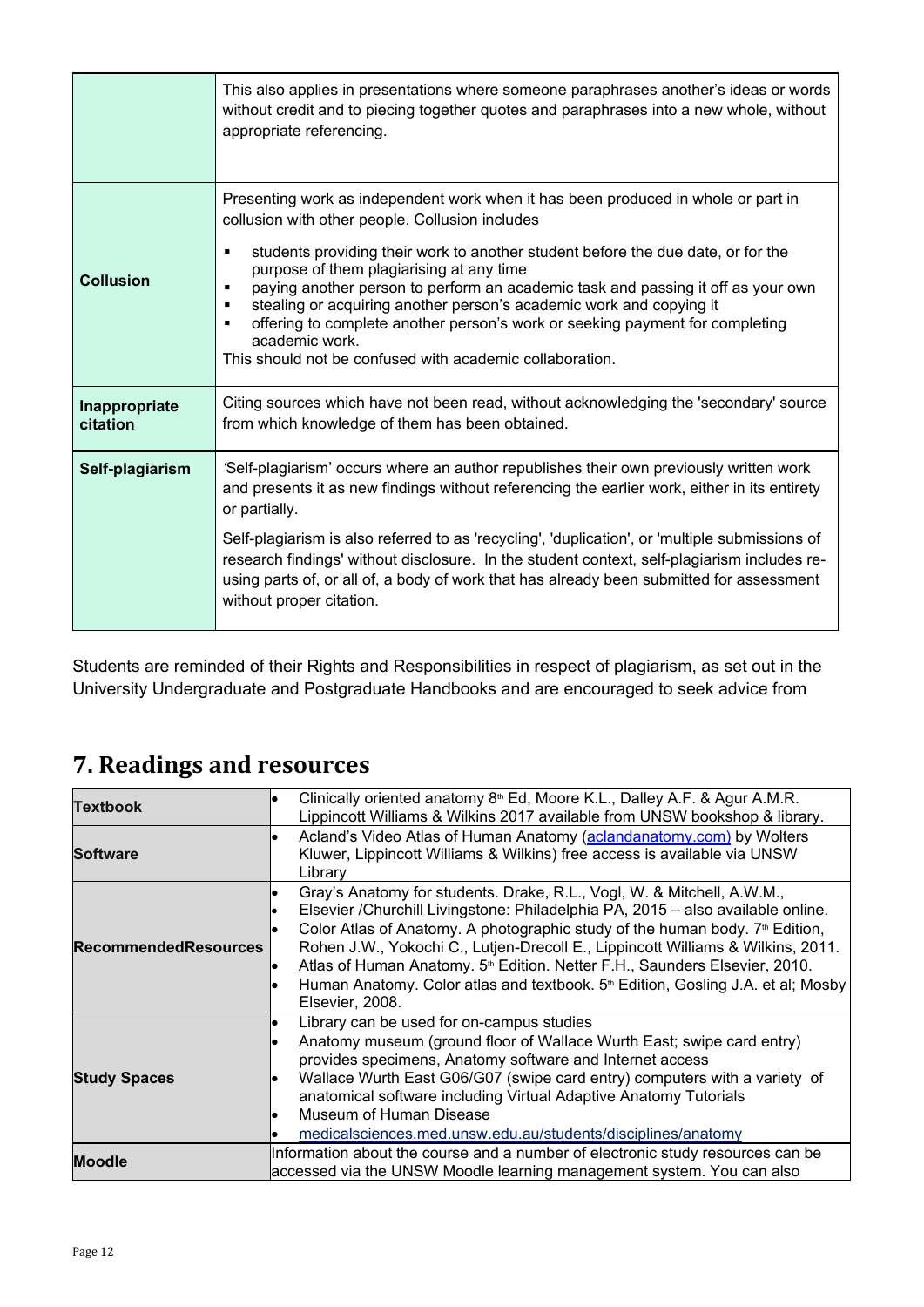|                             | access the system via MYUNSW. Support materials are located at<br>student.unsw.edu.au/moodle-support. Lecture notes, access to your grades, course<br>documents and learning activities can be found on Moodle. Communication with the<br>tutors and your groups and teams can also be done there. |
|-----------------------------|----------------------------------------------------------------------------------------------------------------------------------------------------------------------------------------------------------------------------------------------------------------------------------------------------|
| Library                     | library.unsw.edu.au<br>The Library has a collection of anatomical models available for studies                                                                                                                                                                                                     |
| Lecture Recordings+         | Lecture Recordings+ provides digital audio-visual recordings of lectures that can be<br>accessed via streaming media over the web or as a podcast. Links are provided via<br>Moodle.                                                                                                               |
| <b>Additional materials</b> | medicalsciences.med.unsw.edu.au/students/undergraduate/learning-resources                                                                                                                                                                                                                          |
| <b>Equipment Required</b>   | Laboratory coat, enclosed shoes, facemask and safety glasses are required to be<br>worn in the lab. Personal electronic devices.                                                                                                                                                                   |

# <span id="page-12-0"></span>**8. Administrative matters**

Student enquiries should be submitted via student portal [https://portal.insight.unsw.edu.au/web](https://portal.insight.unsw.edu.au/web-forms/)[forms/o](https://portal.insight.unsw.edu.au/web-forms/)r via the course email address [headandneckanatomy@unsw.edu.au](mailto:headandneckanatomy@unsw.edu.au)

### <span id="page-12-1"></span>**8.1 General Information**

The Department of Anatomy is part of the School of Medical Sciences and is within the Faculty of Medicine & Health. **Professor Nalini Pather** is the Head of Anatomy and appointments to see her may be made through email [\(N.Pather@unsw.edu.au\)](mailto:N.Pather@unsw.edu.au).

### <span id="page-12-2"></span>**8.2 Communication**

All students are advised that email is the official means by which the School of Medical Sciences at UNSW will communicate with you. All email messages will be sent to your official UNSW email address (e.g. z1234567@unsw.edu.au) and, if you do not wish to use the University email system, you MUST arrange for your official mail to be forwarded to your chosen address. Email correspondence with the University should be from your UNSW email address to reduce identity confusion.

The University recommends that you check your mail at least every other day. Facilities for checking email are available in the School of Medical Sciences and in the University library. Further information and assistance are available from the [IT Service Centre](https://www.it.unsw.edu.au/students/index.html) (02) 9385 1333.

All current timetables, notices, and information relevant to you will be available on Moodle. It is your responsibility to check Moodle regularly.

### <span id="page-12-3"></span>**8.3 Grievance Resolution Officer**

In case you have any problems or grievance about the course, you should try to resolve it with the Course Convenors. If the grievance cannot be resolved in this way, you should contact the School of Medical Sciences Grievance Officer, Prof Nick Di Girolamo [\(n.digirolamo@unsw.edu.au\)](mailto:n.digirolamo@unsw.edu.au).

### <span id="page-12-4"></span>**8.4 Student Representatives**

Two student representatives from each cohort represent the students in this course on the Department Student-Staff Liaison Committee. These representatives are expected to liaise with course conveners and student cohort, and to meet department committees as required; usually 2 times per term. During these meetings representatives will have the opportunity to report on any feedback relating to the course that has been gathered from peers either verbally or via email. Being a student representative gives you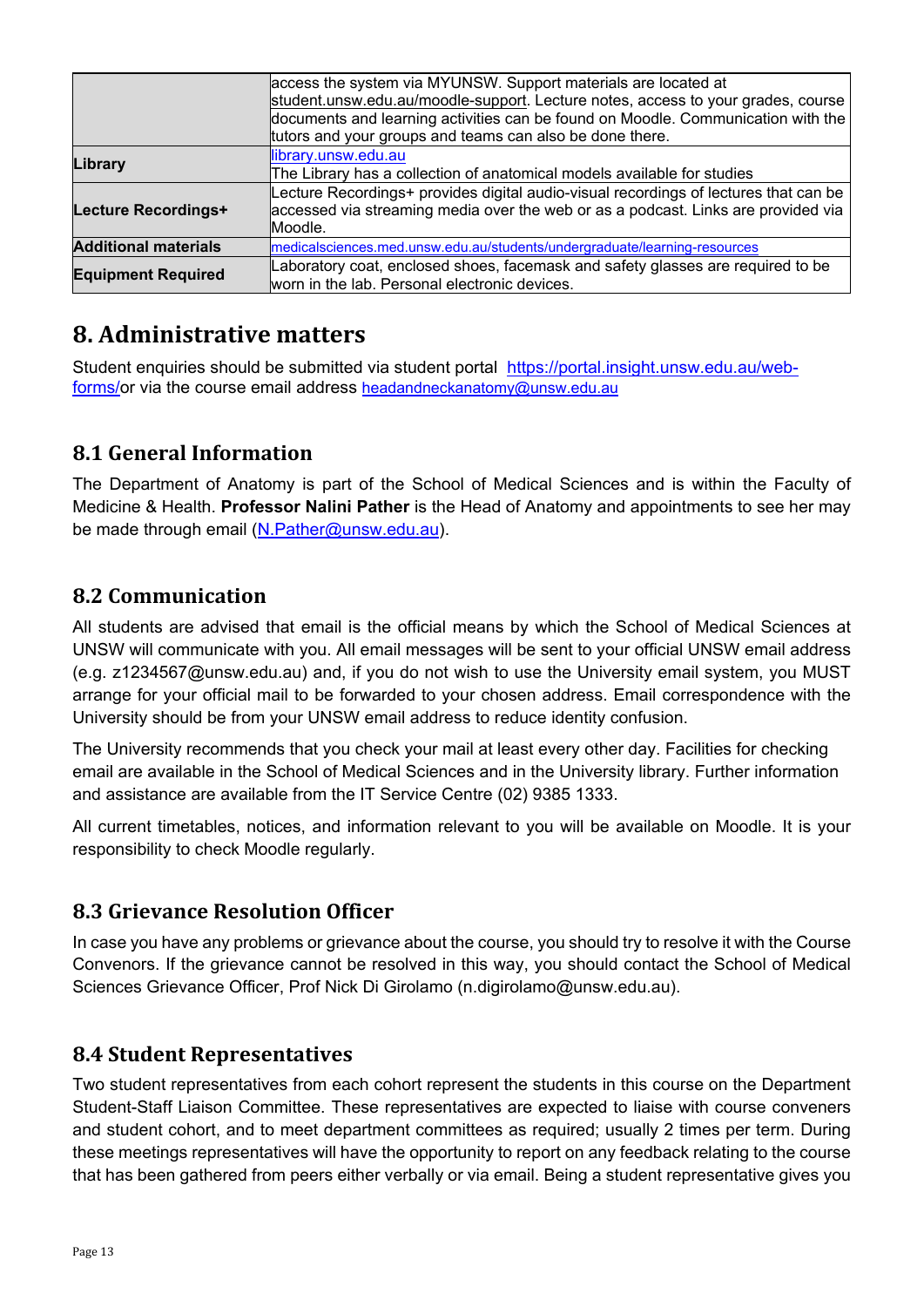the opportunity to provide a voice for your student cohort, demonstrate your leadership, and is a role that can be listed on your CV.

# <span id="page-13-0"></span>**9. Additional support for students**

- The Current Students Gateway:<https://student.unsw.edu.au/>
- Academic Skills and Support:<https://student.unsw.edu.au/academic-skills>
- *Student Wellbeing and Health* <https://www.student.unsw.edu.au/wellbeing>
- UNSW IT Service Centre:<https://www.myit.unsw.edu.au/services/students>
- *UNSW Student Life Hub:* <https://student.unsw.edu.au/hub#main-content>
- *Student Support and Development:* <https://student.unsw.edu.au/support>
- *IT, eLearning and Apps:* <https://student.unsw.edu.au/elearning>
- *Student Support and Success Advisors:* <https://student.unsw.edu.au/advisors>
- *Equitable Learning Services (Formerly Disability Support Unit):* <https://student.unsw.edu.au/els>
- *Transitioning to Online Learning* <https://www.covid19studyonline.unsw.edu.au/>
- *Guide to Online Study* <https://student.unsw.edu.au/online-study>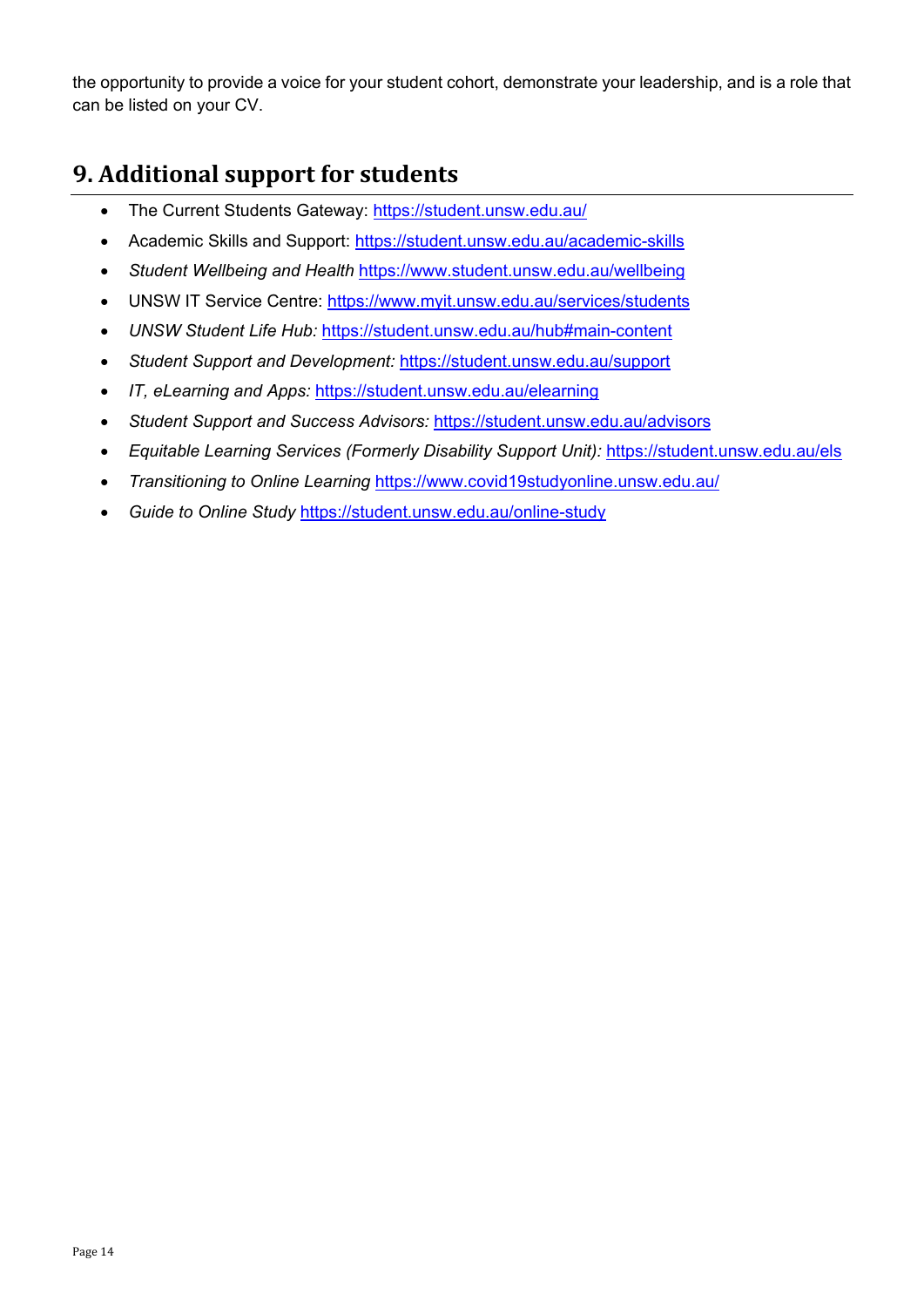# <span id="page-14-0"></span>**10. Student Risk Assessment**

| <b>Medicine and Science</b>    |                       |                                         | Practical Classes (Dry and Computer)                 |
|--------------------------------|-----------------------|-----------------------------------------|------------------------------------------------------|
| <b>Teaching Laboratory</b>     |                       |                                         | for Medicine and Science Students                    |
|                                |                       |                                         |                                                      |
|                                |                       |                                         | C27 Wallace Wurth Building G06/07                    |
| <b>Student Risk Assessment</b> |                       |                                         | D26 Ian Jacobs Building, Lab 08B                     |
| <b>Hazards</b>                 |                       |                                         |                                                      |
| <b>Ergonomics</b>              | Musculoskeletal pain  | Correct workstation set-up<br>$\bullet$ |                                                      |
|                                |                       | $\bullet$<br>before use                 | Check electrical equipment is in good condition      |
| <b>Electrical</b>              | Electrical shock/Fire | ٠                                       | All portable electrical equipment tested and tagged  |
|                                |                       | $\bullet$<br>after the practical        | Disinfectants and wipes available for use before and |
| <b>Biological</b>              | Infection             |                                         |                                                      |
|                                |                       |                                         |                                                      |
| <b>Workstation set-up</b>      |                       |                                         |                                                      |
|                                |                       |                                         |                                                      |
|                                |                       |                                         |                                                      |
|                                |                       | <b>Top of monitor</b>                   |                                                      |
|                                |                       | at eye-height                           |                                                      |
|                                |                       |                                         | <b>Monitor arm-</b>                                  |
|                                |                       |                                         | distance away                                        |

**Monitor tilt** 



**Elbow at** 90° angle

**Adjust seat** back for

lumbar support

Face masks may be required. Please following the instructions provided at the time of entry.

ħ

#### **Emergency Procedures**

In the event of an alarm, follow the instructions of the academic in charge. The initial sound (beep) is advising you to prepare for evacuation. During this time pack up your personal belongings. The second sound (whoop) gives instruction to leave. The assembly point is on the lawn in front of the Chancellery. In the event of an injury inform the academic in charge (and/or lab staff). First aider and fire warden contact details are on display by the lifts on the floor and in each room. There is a wall mounted First Aid Kit located at the end of the G06 or 08A Laboratory.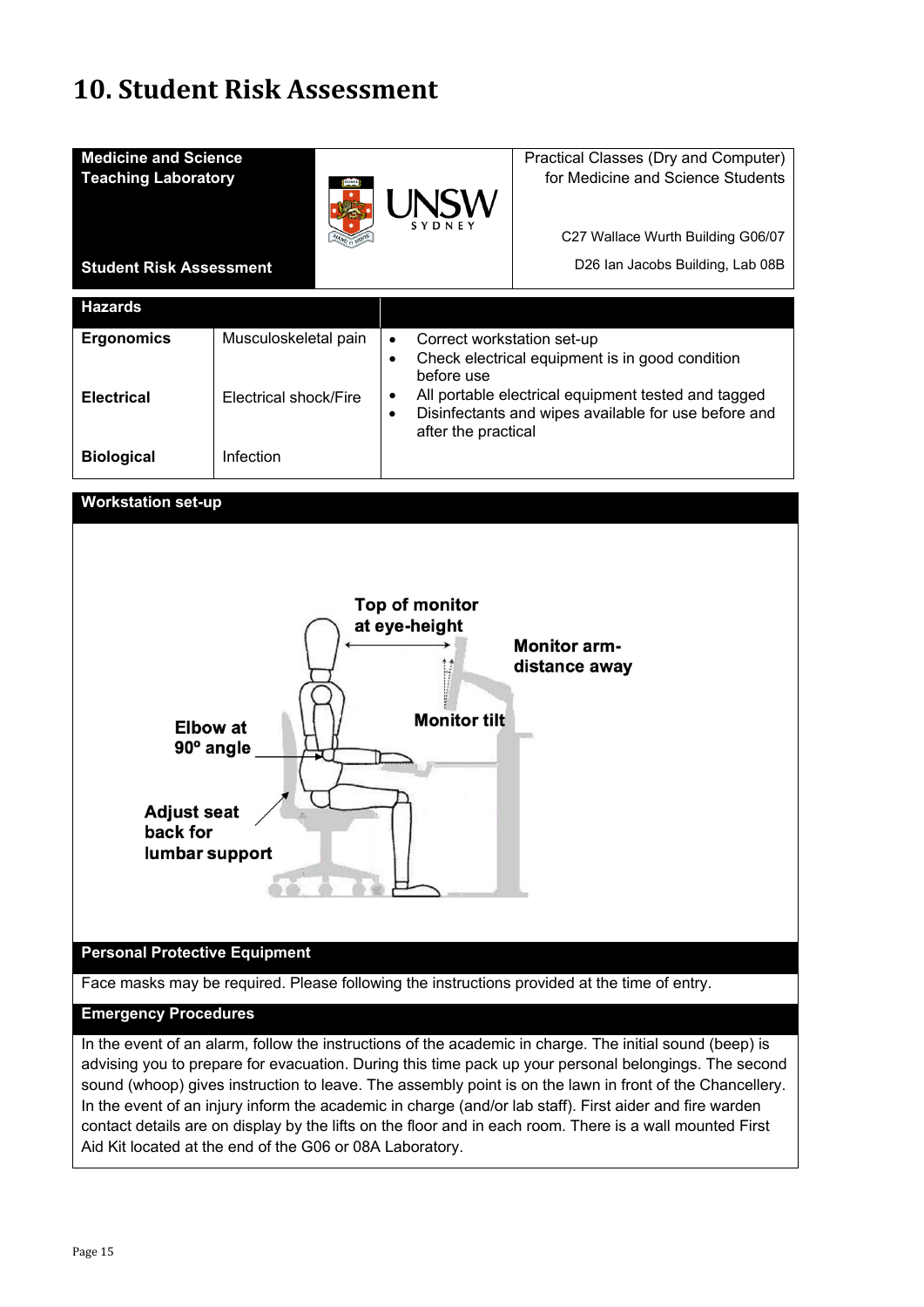No apparatus or chemicals used in these rooms.

| I have read and understand the safety requirements for this practical class, and I will observe these |  |
|-------------------------------------------------------------------------------------------------------|--|
| requirements.                                                                                         |  |
|                                                                                                       |  |
|                                                                                                       |  |
|                                                                                                       |  |

ANAT-SRA-Med&SciStudent relates to RA-MED-06. Date for review: 01/02/2023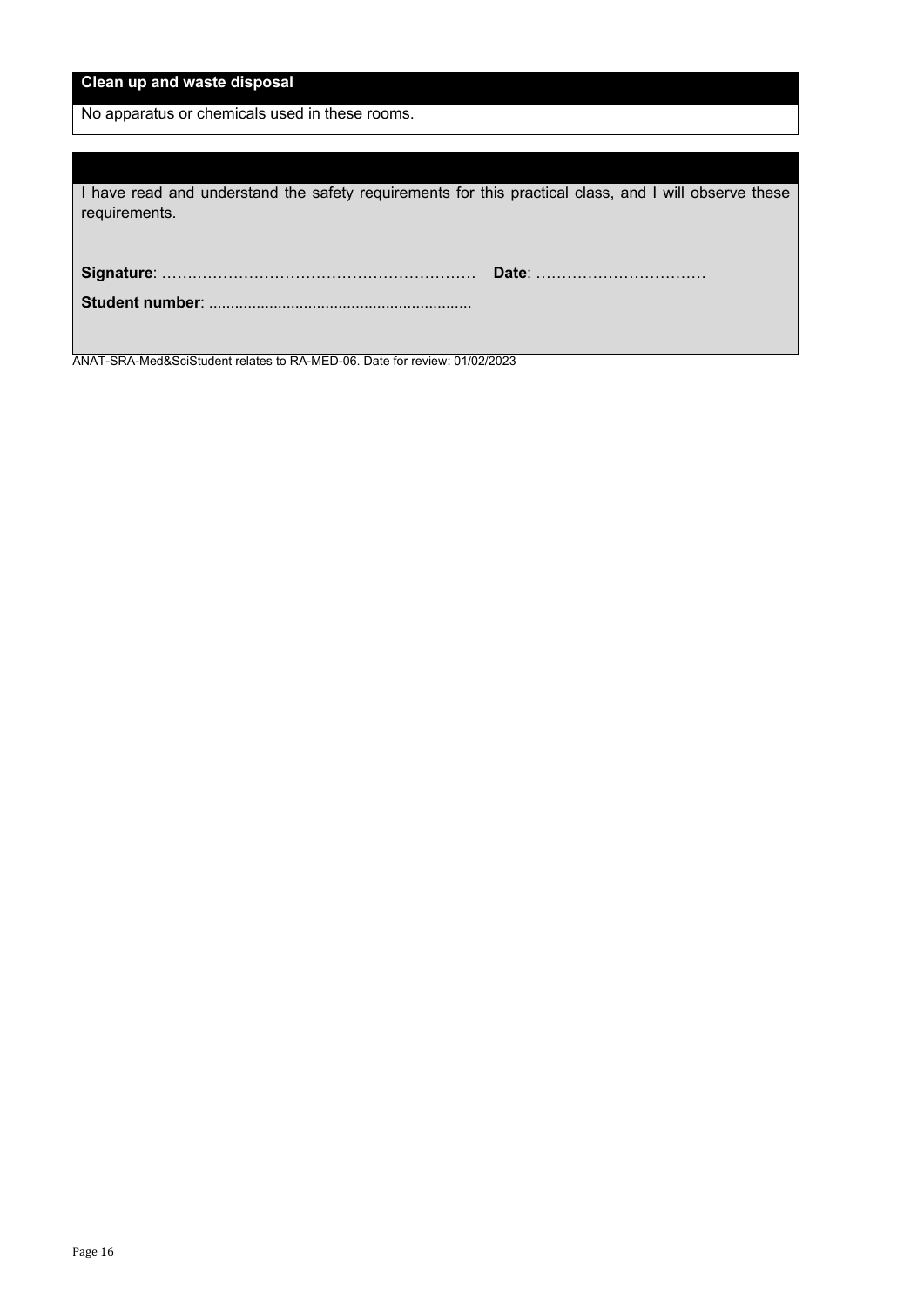#### **Medicine and Science Teaching Laboratory**

**Student Risk Assessment**



Anatomy Practical Classes for Medical and Science Students

D26 Ian Jacobs Building Level 1 LAB07 & 08A

| <b>Hazards</b>                                                                          | <b>Risks</b>                                | <b>Controls</b>                                                                                                                                                                                                                                                                                                                                                                                                                                        |
|-----------------------------------------------------------------------------------------|---------------------------------------------|--------------------------------------------------------------------------------------------------------------------------------------------------------------------------------------------------------------------------------------------------------------------------------------------------------------------------------------------------------------------------------------------------------------------------------------------------------|
| <b>Chemical</b><br>Formaldehyde<br>Methylated spirits<br>2-phenoxyethanol               | Corrosive<br>Flammable<br>Irritant          | Low concentrations of chemicals used<br>٠<br>Adequate air changes and ventilation are provided<br>$\bullet$<br>Safety Data Sheets for chemicals available<br>$\bullet$                                                                                                                                                                                                                                                                                 |
| <b>Physical</b><br>Cold temperature<br>Heavy and sharp<br>models (e.g.<br>bone/plastic) | Cold<br>Penetrating<br>wound<br>Foot injury | Ensure appropriate immunisation is current<br>٠<br>Always wear a laboratory coat<br>٠<br>Always wear enclosed shoes with full coverage of the dorsum of the foot<br>$\bullet$<br>Wear protective eyewear or glasses<br>٠                                                                                                                                                                                                                               |
| <b>Biological</b><br>Fungi<br>Bacteria (tetanus)<br>Hepatitis B and C                   | Infection                                   | Wear a face mask (if required)<br>٠<br>Wear disposable gloves when handling wet specimens and do not cross-<br>$\bullet$<br>contaminate models or bones with wet specimens<br>Do handle food or drinks<br>٠<br>Do not place anything into your mouth<br>٠<br>Use disinfectant provided for cleaning models and surfaces<br>٠<br>Use the provided hand sanitisers regularly<br>$\bullet$<br>Wash hands with soap and dry thoroughly before leaving<br>٠ |

#### **Personal Protective Equipment required**



#### **Emergency Procedures**

In the event of an alarm, follow the instructions of the academic in charge. The initial sound (beep) is advising you to prepare for evacuation. During this time pack up your personal belongings. The second sound (whoop) gives instruction to leave. The assembly point is on the lawn in front of the Chancellery. In the event of an injury inform the academic in charge (and/or lab staff). First aider and fire warden contact details are on display by the lifts on the floor and in each room. There is a wall mounted First Aid Kit located at the end of the G06 or 08A Laboratory.

#### **Clean up and waste disposal**

- Cover wet specimens with the towels provided. Make sure that towels do not hang over the edge of the table as this may result in fluid dripping onto the floor. Fluids on the floor are a major safety hazard and should be reported to staff immediately.
- Replace stools under the tables (if applicable).
- Remove your gloves and dispose in the biowaste bins provided.
- Wash your hands thoroughly with the soap provided.
- Remove your laboratory coat as you leave the room.

#### **Ethics Approval**

This type of practical has been previously considered and approved by the UNSW Human Research Ethics Advisory Panel (HC180115).

### **Declaration**

| I have read and understand the safety requirements for this practical class, and I will observe these<br>reguirements. |  |  |  |
|------------------------------------------------------------------------------------------------------------------------|--|--|--|
|                                                                                                                        |  |  |  |

ANAT-SRA-Med&SciStudent relates to RA-MED-06. Date for review: 01/02/2023

**Student number**: .............................................................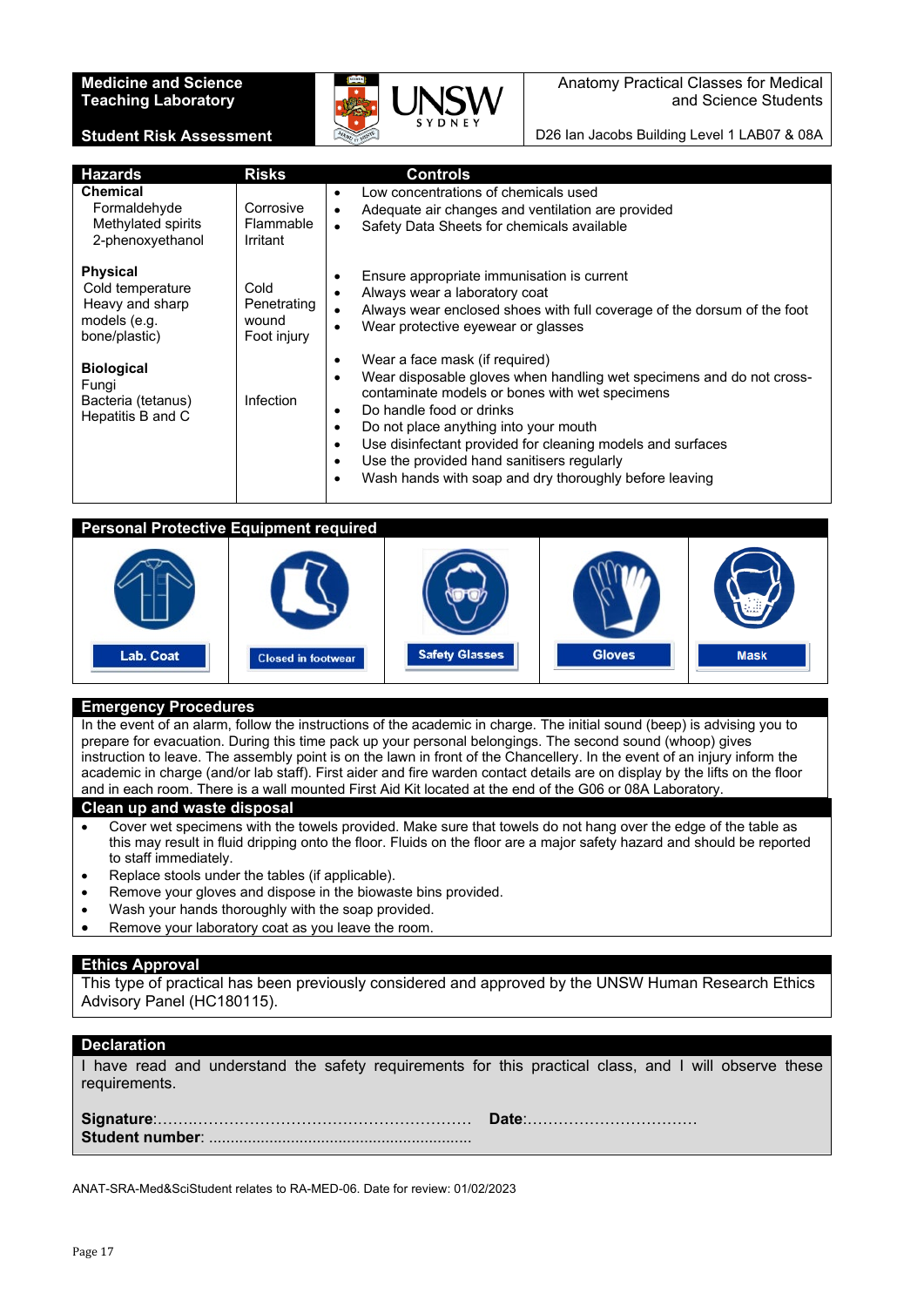#### **Medicine Teaching Laboratory**

#### **Student Risk Assessment**



Surgical Skill Suite for Medical and Science Students

Wallace Wurth LG 44

| <b>Hazards</b><br><b>Chemical</b><br>Formaldehyde<br>Methylated spirits<br>2-phenoxyethanol                                                                      | <b>Risks</b><br>Corrosive<br>Flammable<br>Irritant       | <b>Controls</b><br>Low concentrations of chemicals used<br>٠<br>Adequate air changes and ventilation are provided<br>٠<br>Safety Data Sheets for chemicals available<br>٠                                                                                                                                                                                                                                                                                                                                                                                                                                                                                                                                                                                                                                                                                         |
|------------------------------------------------------------------------------------------------------------------------------------------------------------------|----------------------------------------------------------|-------------------------------------------------------------------------------------------------------------------------------------------------------------------------------------------------------------------------------------------------------------------------------------------------------------------------------------------------------------------------------------------------------------------------------------------------------------------------------------------------------------------------------------------------------------------------------------------------------------------------------------------------------------------------------------------------------------------------------------------------------------------------------------------------------------------------------------------------------------------|
| <b>Physical</b><br>Cold temperature<br>Heavy and sharp<br>models (e.g.<br>bone/plastic)<br><b>Biological</b><br>Fungi<br>Bacteria (tetanus)<br>Hepatitis B and C | Cold<br>Penetrating<br>wound<br>Foot injury<br>Infection | Wear warm clothing as required<br>٠<br>Always wear a laboratory coat<br>٠<br>Wear long-sleeved surgical gown when working with fresh tissue and<br>٠<br>embalming<br>Always wear enclosed shoes with full coverage of the dorsum of the foot<br>٠<br>Wear protective eyewear<br>٠<br>Use QlickSmart blade removal unit to remove scalpel blades<br>٠<br>Ensure appropriate immunisation is current<br>٠<br>Wear a face mask (if required)<br>٠<br>Wear disposable gloves when handling wet specimens and do not<br>٠<br>cross-contaminate models or bones with wet specimens<br>Do bring in any food or drinks<br>٠<br>Do not place anything into your mouth (e.g. pen)<br>٠<br>Use disinfectant provided for cleaning models and surfaces<br>٠<br>Use the provided hand sanitisers regularly<br>٠<br>Wash hands with soap and dry thoroughly before leaving<br>٠ |

#### **Personal Protective Equipment required**



#### **Emergency Procedures**

In the event of an alarm, follow the instructions of the academic in charge. The initial sound (beep) is advising you to prepare for evacuation. During this time pack up your personal belongings. The second sound (whoop) gives instruction to leave. Follow the instructions of the academic in charge and the fire warden regarding the assembly point. In the event of an injury inform the academic in charge (and/or lab staff). First aider and fire warden contact details are on display near the entrance/exit doors. There is a wall mounted First Aid Kit located near the entrance/exit doors.

#### **Clean up and waste disposal**

- Refer to SWP-MED-MED-00093: GASU Dissecting embalmed cadaveric material and SWP-MED-MED-00094: GASU - Recording and tracking dissection and waste.
- Fluids on the floor are a major safety hazard and should be reported to staff immediately.
- Replace stools under the tables (if applicable).
- Remove your gloves and dispose in the biowaste bins provided.
- Wash your hands thoroughly with the soap and dry your hands with paper towel.
- Remove your lab gown when you leave the Mortuary.

#### **Ethics Approval**

This type of practical has been previously considered and approved by the UNSW Human Research Ethics Advisory Panel (HC180115).

#### **Declaration**

I have read and understand the safety requirements for this practical class, and I will observe these requirements.

ANAT-SRA-Med&SciStudent relates to RA-MED-06. Date for review: 01/02/2023